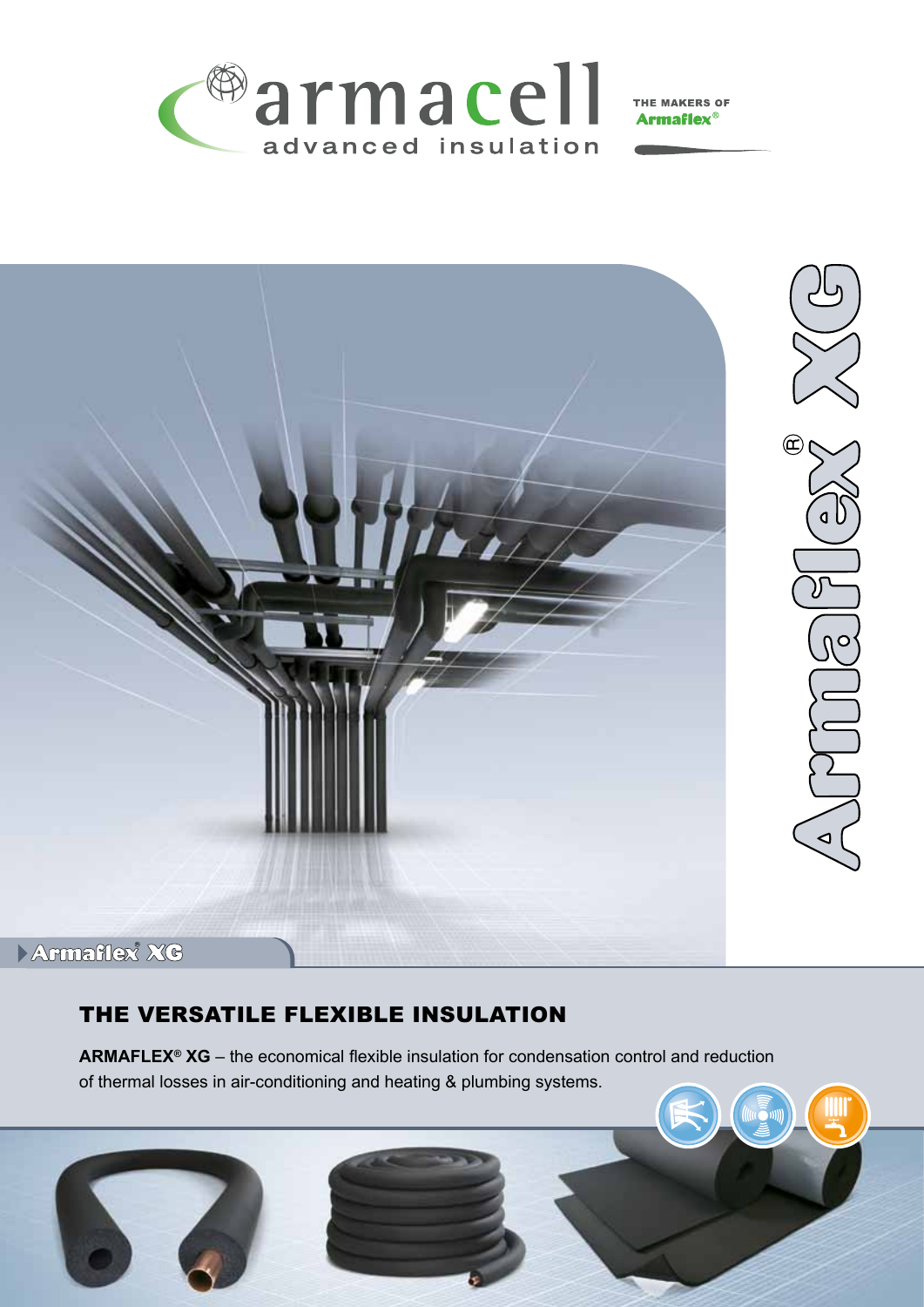# **Efficient condensation control and reduction of thermal losses.**

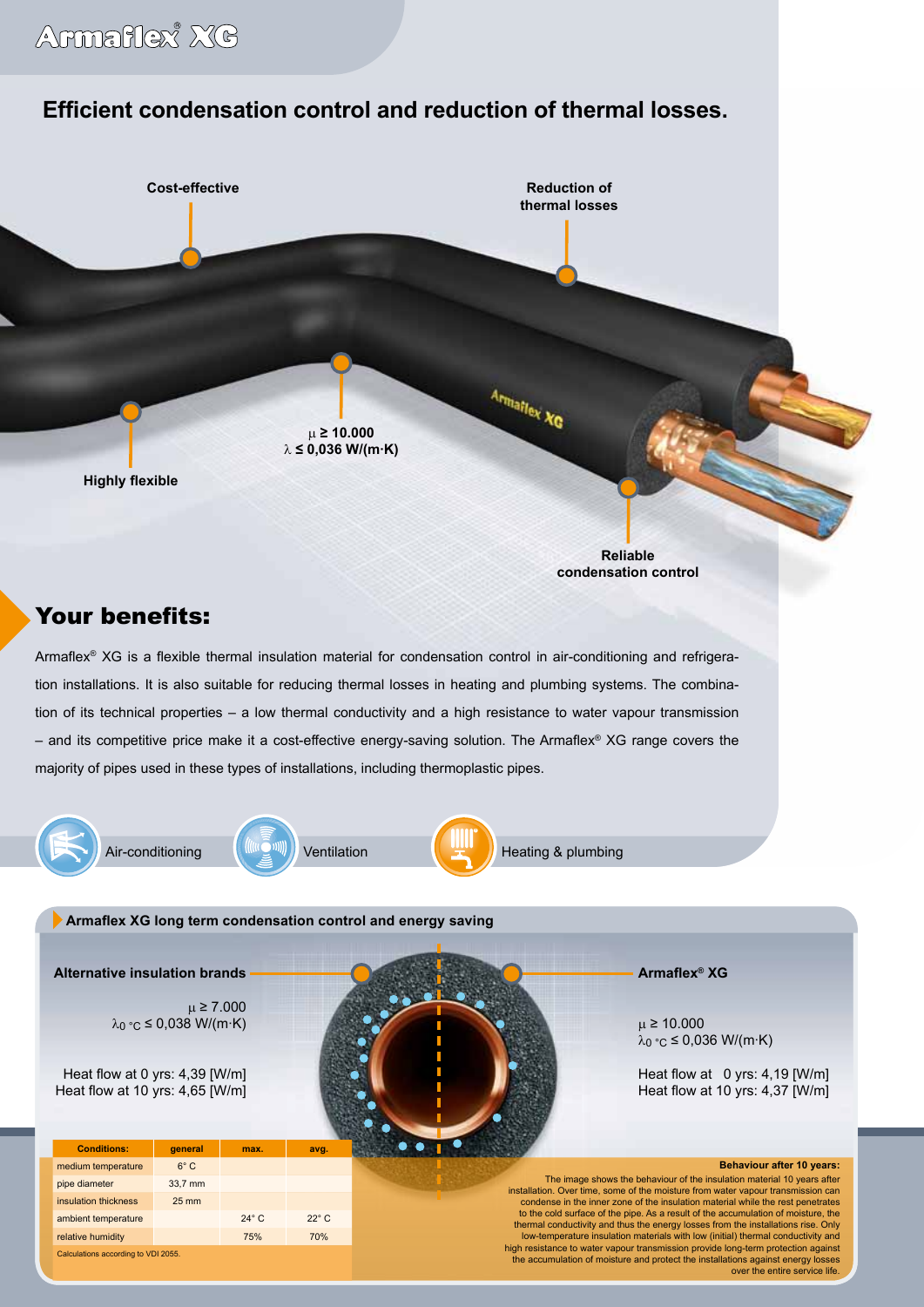### **Product range**

| Copper<br>pipes                          | <b>Steel pipes</b> |         |                 | <b>Plastic</b><br>pipes | Tubes, 2-metre length  |                                      |                                                    |                                      |                              |                        |                               |  |  |  |
|------------------------------------------|--------------------|---------|-----------------|-------------------------|------------------------|--------------------------------------|----------------------------------------------------|--------------------------------------|------------------------------|------------------------|-------------------------------|--|--|--|
| Outer                                    |                    | Outer   | Min.<br>Inner   | Outer                   | 6 mm                   | 9 <sub>mm</sub>                      | <b>13 mm</b>                                       | <b>19 mm</b>                         | <b>25 mm</b>                 | 32 mm                  | <b>40 mm</b>                  |  |  |  |
| Ø<br>mm                                  | Inches             | Ø<br>mm | Ø<br>mm         | Ø<br>mm                 | Matchcode              | Matchcode                            | Matchcode                                          | Matchcode                            | Matchcode                    | Matchcode              | Matchcode                     |  |  |  |
| 6                                        |                    | 6<br>8  |                 |                         | XG-06X006<br>XG-06X008 | XG-09X006<br>XG-09X008               | XG-13X006<br>XG-13X008                             | XG-19X006<br>XG-19X008               |                              |                        |                               |  |  |  |
| 8<br>10                                  | $\frac{1}{8}$      | 10,2    | $6\phantom{1}$  |                         | XG-06X010              | XG-09X010                            | XG-13X010                                          | XG-19X010                            | XG-25X010                    |                        |                               |  |  |  |
| 12                                       |                    | 12      |                 |                         | XG-06X012              | XG-09X012 <sup>1)</sup>              | XG-13X012 <sup>1)</sup>                            | XG-19X012 <sup>1)</sup>              | XG-25X012                    |                        |                               |  |  |  |
| 15                                       | $\frac{1}{4}$      | 13,5    | 8               | 14                      | XG-06X015              | XG-09X015 <sup>1)</sup>              | XG-13X015 <sup>1)</sup>                            | XG-19X015 <sup>1)</sup>              | XG-25X015                    |                        |                               |  |  |  |
| 18                                       | $\frac{3}{8}$      | 17,2    | 10              |                         | XG-06X018              | XG-09X018 <sup>1)</sup>              | XG-13X018 <sup>1)</sup>                            | XG-19X018 <sup>1)</sup>              | XG-25X018 1)                 | XG-32X018              |                               |  |  |  |
|                                          |                    |         |                 | 20                      | XG-06X020              | XG-09X020                            | XG-13X020                                          | XG-19X020                            | XG-25X020                    |                        |                               |  |  |  |
| 22                                       | $\frac{1}{2}$      | 21,3    | 15              |                         | XG-06X022              | XG-09X022 <sup>1)</sup>              | XG-13X022 <sup>1)</sup>                            | XG-19X022 <sup>1)</sup>              | XG-25X022 <sup>1)</sup>      | XG-32X022              |                               |  |  |  |
| 25                                       |                    | 25      |                 | 25                      | XG-06X025              | XG-09X025                            | XG-13X025                                          | XG-19X025                            | XG-25X025                    |                        |                               |  |  |  |
| 28                                       | $\frac{3}{4}$      | 26,9    | 20              |                         | XG-06X028              | XG-09X028 <sup>1)</sup>              | XG-13X028 <sup>1)</sup>                            | XG-19X028 <sup>1)</sup>              | XG-25X028 1)                 | XG-32X028              | XG-40X028                     |  |  |  |
|                                          |                    | 30      |                 |                         |                        | XG-09X030                            | XG-13X030                                          | XG-19X030                            | XG-25X030                    |                        |                               |  |  |  |
|                                          |                    |         |                 | 32                      | XG-06X032              | XG-09X032                            | XG-13X032                                          | XG-19X032                            | XG-25X032                    |                        |                               |  |  |  |
| 35                                       | $\mathbf{1}$       | 33,7    | 25              |                         | XG-06X035              | XG-09X035 <sup>1)</sup>              | XG-13X035 <sup>1)</sup>                            | XG-19X035 <sup>1)</sup>              | XG-25X035 <sup>1)</sup>      | XG-32X035              | XG-40X035                     |  |  |  |
|                                          |                    |         |                 | 40                      |                        | XG-09X040                            | XG-13X040                                          | XG-19X040                            | XG-25X040                    | XG-32X040              |                               |  |  |  |
| 42                                       | $1\frac{1}{4}$     | 42.4    | 32 <sup>2</sup> |                         |                        | XG-09X042 <sup>1)</sup>              | XG-13X042 <sup>1)</sup>                            | XG-19X042 <sup>1)</sup>              | XG-25X042 <sup>1)</sup>      | XG-32X042              | <b>XG-40X042</b>              |  |  |  |
|                                          |                    | 48,3    |                 |                         |                        | XG-09X048 <sup>1)</sup>              | XG-13X048 <sup>1)</sup>                            | XG-19X048 <sup>1)</sup>              | XG-25X048 <sup>1)</sup>      | XG-32X048              | XG-40X048                     |  |  |  |
|                                          |                    | 54      |                 | 50                      |                        | XG-09X050<br>XG-09X054 <sup>1)</sup> | XG-13X050                                          | XG-19X050<br>XG-19X054 <sup>1)</sup> |                              | XG-32X050<br>XG-32X054 | <b>XG-40X050</b><br>XG-40X054 |  |  |  |
| 54                                       | $\overline{2}$     | 60,3    | 50              |                         |                        | XG-09X060 <sup>1)</sup>              | XG-13X054 <sup>1)</sup><br>XG-13X060 <sup>1)</sup> | XG-19X060 <sup>1)</sup>              | XG-25X054 1)<br>XG-25X060 1) | XG-32X060              | XG-40X060                     |  |  |  |
| 64                                       |                    | 63,5    |                 | 63                      |                        | XG-09X064                            | XG-13X064                                          | <b>XG-19X064</b>                     | XG-25X064                    | XG-32X064              | <b>XG-40X064</b>              |  |  |  |
| 70                                       |                    | 70      |                 |                         |                        | XG-09X070                            | XG-13X070                                          | XG-19X070                            |                              | XG-32X070              | XG-40X070                     |  |  |  |
| 76,1                                     | 2 <sub>2</sub>     | 76,1    | 65              | 75                      |                        | XG-09X076                            | XG-13X076 <sup>1)</sup>                            | XG-19X076 <sup>1)</sup>              | XG-25X076 1)                 | XG-32X076              | XG-40X076                     |  |  |  |
| 80                                       |                    |         |                 |                         |                        |                                      | XG-13X080                                          | XG-19X080                            |                              | XG-32X080              | XG-40X080                     |  |  |  |
| 88,9                                     | 3                  | 88,9    | 80              |                         |                        | XG-09X089                            | XG-13X089 1)                                       | XG-19X089 1)                         | XG-25X089 1)                 | XG-32X089              | <b>XG-40X089</b>              |  |  |  |
|                                          | $3\frac{1}{2}$     | 101,6   |                 |                         |                        | XG-09X102                            | XG-13X102                                          | XG-19X102                            | XG-25X102                    | XG-32X102              | XG-40X102                     |  |  |  |
| 108                                      |                    |         |                 |                         |                        | XG-09X108                            | XG-13X108                                          | XG-19X108                            | XG-25X108                    | XG-32X108              | XG-40X108                     |  |  |  |
|                                          |                    |         |                 | 110                     |                        | XG-09X110                            |                                                    | XG-19X110                            |                              |                        |                               |  |  |  |
|                                          | $\overline{4}$     | 114,3   | 100             |                         |                        | XG-09X114                            | XG-13X114                                          | <b>XG-19X114</b>                     | XG-25X114                    | XG-32X114              | <b>XG-40X114</b>              |  |  |  |
|                                          |                    | 125     |                 | 125                     |                        | XG-09X125                            | XG-13X125                                          | XG-19X125                            |                              | XG-32X125              |                               |  |  |  |
| 133                                      |                    |         |                 |                         |                        |                                      | XG-13X133                                          | XG-19X133                            | XG-25X133                    | XG-32X133              | XG-40X133                     |  |  |  |
|                                          | 5                  | 139,7   | 125             |                         |                        | XG-09X140                            | XG-13X140                                          | <b>XG-19X140</b>                     | XG-25X140                    | XG-32X140              | <b>XG-40X140</b>              |  |  |  |
| 159                                      |                    |         |                 | 160                     |                        | XG-09X160                            | XG-13X160                                          | XG-19X160                            | XG-25X160                    | XG-32X160              | XG-40X160                     |  |  |  |
|                                          | 6                  | 168,3   |                 |                         |                        |                                      |                                                    | XG-19X168                            | XG-25X168                    | XG-32X168              | XG-40X168                     |  |  |  |
|                                          |                    |         |                 | <b>Tolerance</b>        | $± 1,0$ mm             | $± 1,0$ mm                           | $± 1,0$ mm                                         | $± 1,5$ mm                           | $± 1,5$ mm                   | $± 1,5$ mm             | ± 2 mm                        |  |  |  |
| $1$ also available as self-adhesive tube |                    |         |                 |                         |                        |                                      |                                                    |                                      |                              |                        |                               |  |  |  |

1) also available as self-adhesive tube

ase see our price list for details of the complete product range.



Endless tubes available in thicknesses 6, 9 and 13 mm for IDs 6-28 mm



### **Armaflex<sup>®</sup> XG tubes <b>Armaflex<sup>®</sup> XG sheets Accessories**





Standard and self-adhesive sheets in thicknesses of 6, 9, 13, 16, 19, 25, 32, 40 mm



Adhesive Armaflex 520 Armafinish 99 protective paint Armaflex Cleaner Armaflex XG self-adhesive Tape Other accessories: cutting knife, accessory case, etc.